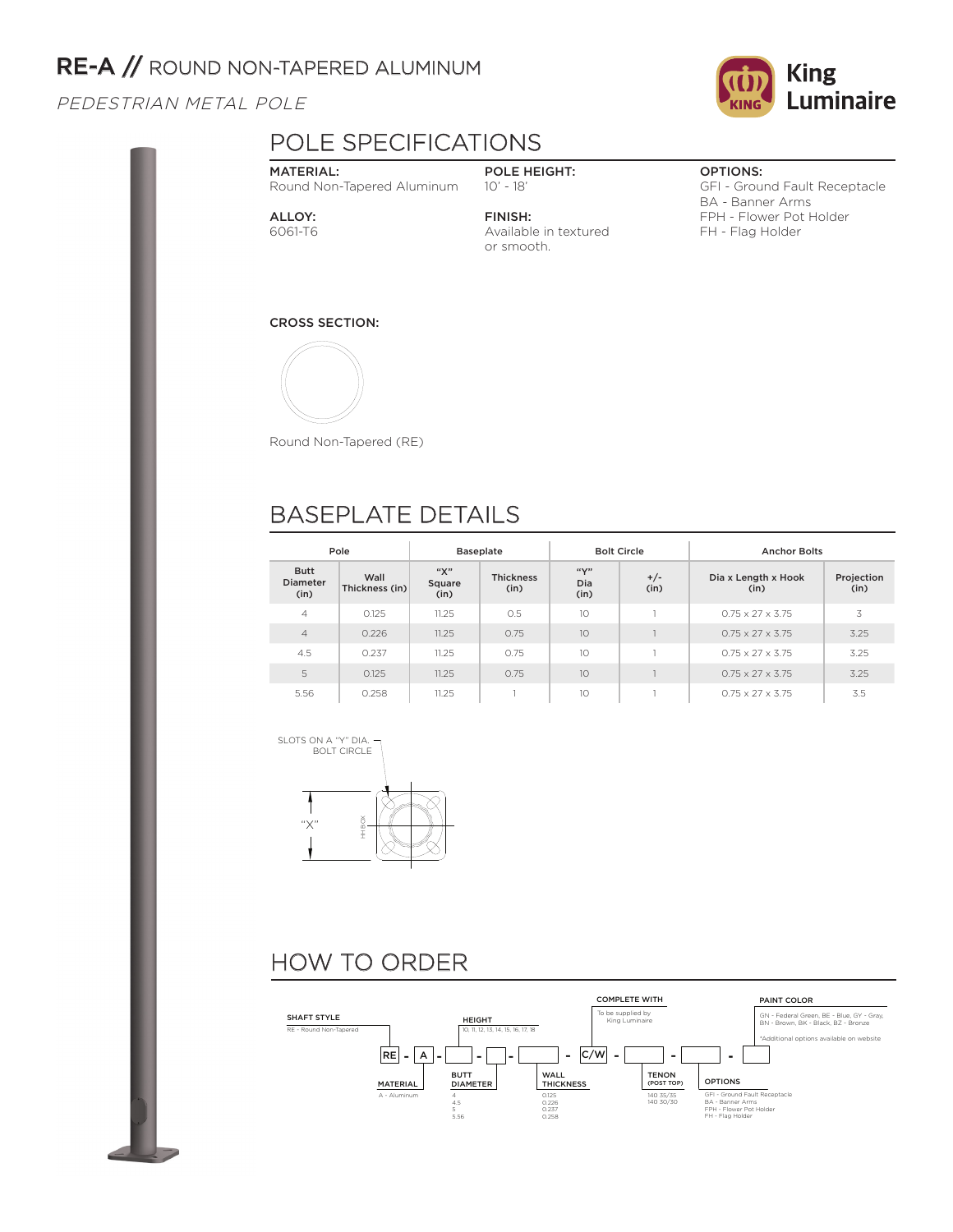RE ALUMINUM // Pole Details

RE ALUMINUM // Pole Details

#### SHAFT DETAILS **SHAFT DETAILS**

| <b>Nominal Mounting</b><br>Height (ft) | <b>Catalog Code</b> | Alloy   | <b>Butt</b><br>(in) | Tip<br>(in)    | <b>Wall Thickness (in)</b> | Handhole                       | Wt.<br>$(lbs)*$ |
|----------------------------------------|---------------------|---------|---------------------|----------------|----------------------------|--------------------------------|-----------------|
| 10                                     | RE-A-10-4-0.125     | 6061-T6 | $\overline{4}$      | $\overline{4}$ | 0.125                      | $2'' \times 4''$ (MIN 9" AG)   | 25              |
|                                        | RE-A-10-4-0.226     | 6061-T6 | $\overline{4}$      | $\overline{4}$ | 0.226                      | $2'' \times 4''$ (MIN 9" AG)   | 42              |
|                                        | RE-A-10-4.5-0.237   | 6061-T6 | 4.5                 | 4.5            | 0.237                      | 2-1/2" x 5" (MIN 9" AG)        | 48              |
| 11                                     | RE-A-11-4-0.125     | 6061-T6 | $\overline{4}$      | $\overline{4}$ | 0.125                      | 2" x 4" (MIN 9" AG)            | 27              |
|                                        | RE-A-11-4-0.226     | 6061-T6 | $\overline{4}$      | $\overline{4}$ | 0.226                      | 2" x 4" (MIN 9" AG)            | 45              |
|                                        | RE-A-11-4.5-0.237   | 6061-T6 | 4.5                 | 4.5            | 0.237                      | $2-1/2$ " x 5" (MIN 9" AG)     | 52              |
| 12                                     | RE-A-12-4-0.125     | 6061-T6 | $\overline{4}$      | $\overline{4}$ | 0.125                      | 2" x 4" (MIN 9" AG)            | 29              |
|                                        | RE-A-12-4-0.226     | 6061-T6 | $\overline{4}$      | $\overline{4}$ | 0.226                      | 2" x 4" (MIN 9" AG)            | 49              |
|                                        | RE-A-12-4.5-0.237   | 6061-T6 | 4.5                 | 4.5            | 0.237                      | 2-1/2" x 5" (MIN 9" AG)        | 56              |
| 13                                     | RE-A-13-4-0.226     | 6061-T6 | $\overline{4}$      | $\overline{4}$ | 0.226                      | 2" x 4" (MIN 9" AG)            | 52              |
|                                        | RE-A-13-4.5-0.237   | 6061-T6 | 4.5                 | 4.5            | 0.237                      | $2-1/2$ " x 5" (MIN 9" AG)     | 60              |
|                                        | RE-A-13-5-0.125     | 6061-T6 | 5                   | $\mathsf S$    | 0.125                      | 3" x 5" Reinforced (MIN 9" AG) | 40              |
| 14                                     | RE-A-14-4-0.226     | 6061-T6 | $\overline{4}$      | $\overline{4}$ | 0.226                      | 2" x 4" (MIN 9" AG)            | 55              |
|                                        | RE-A-14-4.5-0.237   | 6061-T6 | 4.5                 | 4.5            | 0.237                      | 2-1/2" x 5" (MIN 9" AG)        | 63              |
|                                        | RE-A-14-5-0.125     | 6061-T6 | 5                   | 5              | 0.125                      | 3" x 5" Reinforced (MIN 9" AG) | 42              |
| 15                                     | RE-A-15-4-0.226     | 6061-T6 | $\overline{4}$      | $\overline{4}$ | 0.226                      | 2" x 4" (MIN 9" AG)            | 58              |
|                                        | RE-A-15-4.5-0.237   | 6061-T6 | 4.5                 | 4.5            | 0.237                      | $2-1/2$ " x 5" (MIN 9" AG)     | 67              |
|                                        | RE-A-15-5-0.125     | 6061-T6 | 5                   | 5              | 0.125                      | 3" x 5" Reinforced (MIN 9" AG) | 44              |
| 16                                     | RE-A-16-4-0.226     | 6061-T6 | $\overline{4}$      | $\overline{4}$ | 0.226                      | 2" x 4" (MIN 9" AG)            | 61              |
|                                        | RE-A-16-4.5-0.237   | 6061-T6 | 4.5                 | 4.5            | 0.237                      | $2-1/2$ " x 5" (MIN 9" AG)     | 71              |
|                                        | RE-A-16-5-0.125     | 6061-T6 | 5                   | 5              | 0.125                      | 3" x 5" Reinforced (MIN 9" AG) | 47              |
|                                        | RE-A-16-5.56-0.258  | 6061-T6 | 5.56                | 5.56           | 0.258                      | 3" x 5" Reinforced (MIN 9" AG) | 96              |
| 17                                     | RE-A-17-4.5-0.237   | 6061-T6 | 4.5                 | 4.5            | 0.237                      | $2-1/2$ " x 5" (MIN 9" AG)     | 75              |
|                                        | RE-A-17-5-0.125     | 6061-T6 | 5                   | 5              | 0.125                      | 3" x 5" Reinforced (MIN 9" AG) | 49              |
|                                        | RE-A-17-5.56-0.258  | 6061-T6 | 5.56                | 5.56           | 0.258                      | 3" x 5" Reinforced (MIN 9" AG) | 101             |
| 18                                     | RE-A-18-4.5-0.237   | 6061-T6 | 4.5                 | 4.5            | 0.237                      | $2-1/2$ " x 5" (MIN 9" AG)     | 79              |
|                                        | RE-A-18-5-0.125     | 6061-T6 | 5                   | 5              | 0.125                      | 3" x 5" Reinforced (MIN 9" AG) | 51              |
|                                        | RE-A-18-5.56-0.258  | 6061-T6 | 5.56                | 5.56           | 0.258                      | 3" x 5" Reinforced (MIN 9" AG) | 106             |

\* Weight includes the pole shaft and baseplate.

## SHAFT LOADING

|               |                                    |                     | Design Information // AASHTO LTS-6, Latest Revision ** |                   |                   |                   |                   |                   |                    |                   |                   |                   |  |
|---------------|------------------------------------|---------------------|--------------------------------------------------------|-------------------|-------------------|-------------------|-------------------|-------------------|--------------------|-------------------|-------------------|-------------------|--|
|               | Nominal<br>Mounting<br>Height (ft) | <b>Catalog Code</b> | 90 MPH                                                 |                   | <b>100 MPH</b>    |                   | <b>110 MPH</b>    |                   | <b>120 MPH</b>     |                   | <b>150 MPH</b>    |                   |  |
|               |                                    |                     | Max EPA<br>(sqft)                                      | Max Load<br>(lbs) | Max EPA<br>(sqft) | Max Load<br>(lbs) | Max EPA<br>(sqft) | Max Load<br>(lbs) | Max EPA<br>(sq ft) | Max Load<br>(lbs) | Max EPA<br>(sqft) | Max Load<br>(lbs) |  |
| puipeo.       | 10 <sup>2</sup>                    | RE-A-10-4-0.125     | 4.7                                                    | 200               | 3.4               | 200               | 2.5               | 200               | 1.9                | 200               | 1.0               | 200               |  |
|               |                                    | RE-A-10-4-0.226     | 9.0                                                    | 200               | 7.0               | 200               | 5.5               | 200               | 4.4                | 200               | 2.6               | 200               |  |
| $\,<$         |                                    | RE-A-10-4.5-0.237   | 11.4                                                   | 300               | 9.0               | 200               | 7.2               | 200               | 6.0                | 200               | 3.6               | 200               |  |
|               | 11                                 | RE-A-11-4-0.125     | 3.8                                                    | 200               | 2.7               | 200               | 1.9               | 200               | 1.4                | 200               | O.6               | 200               |  |
|               |                                    | RE-A-11-4-0.226     | 7.7                                                    | 200               | 5.9               | 200               | 4.5               | 200               | 3.6                | 200               | 2.1               | 200               |  |
| <b>UMINUM</b> |                                    | RE-A-11-4.5-0.237   | 10.0                                                   | 300               | 7.7               | 200               | 6.1               | 200               | 5.0                | 200               | 3.0               | 200               |  |
| ₹             | 12                                 | RE-A-12-4-0.125     | 3.1                                                    | 200               | 2.1               | 200               | 1.3               | 200               | 0.9                | 200               | $\sim$            |                   |  |
| RË            |                                    | RE-A-12-4-0.226     | 6.6                                                    | 200               | 5.0               | 200               | 3.7               | 200               | 2.9                | 200               | 1.6               | 200               |  |
|               |                                    | RE-A-12-4.5-0.237   | 8.7                                                    | 200               | 6.6               | 200               | 5.2               | 200               | 4.2                | 200               | 2.5               | 200               |  |
|               | 13                                 | RE-A-13-4-0.226     | 5.7                                                    | 200               | 4.2               | 200               | 3.0               | 200               | 2.3                | 200               | 1.2               | 200               |  |
|               |                                    | RE-A-13-4.5-0.237   | 7.5                                                    | 200               | 5.6               | 200               | 4.4               | 200               | 3.5                | 200               | 2.0               | 200               |  |
|               |                                    | RE-A-13-5-0.125     | 9.3                                                    | 200               | 7.2               | 200               | 5.8               | 200               | 4.8                | 200               | 2.8               | 200               |  |